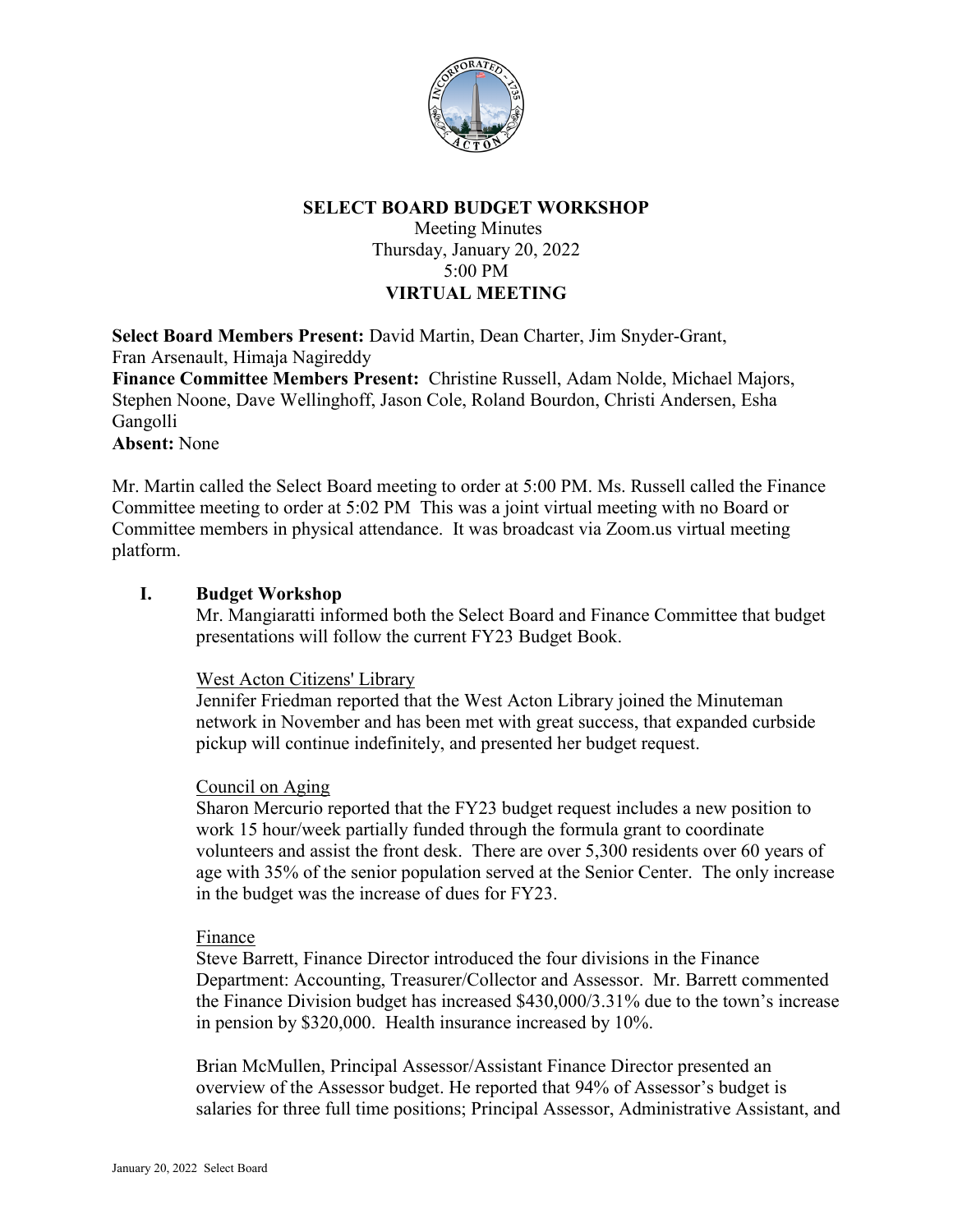

Property Lister. The professional services line is increased by \$5,000 due to a change in rules from the Department of Revenue. There was over \$600,000 in property tax exemptions granted. The Assessor's Office sets the tax classification, offers senior tax relief, provides fair and equitable property assessments. Mr. Noone questioned regarding property values rapidly increasing in 2021 and if the office fairly captured the reassessment rate from 2020. Mr. McMullen based sales from FY20, and next year will base on FY21 sales. Mr. Snyder-Grant questioned about the number of Appellate Board hearings held per year. Mr. McMullen responded there have only been a few in the past couple of years, mostly commercial properties and were settled out of court. Mr. Cole questioned whether the \$5,000 for professional services was going to be included for future years; Mr. McMullen confirmed. Lisa Wojick, Town Accountant, presented information about the Accounting budget.

#### Fire

Chief Robert Hart introduced his proposed General Fund, Fire Alarm Network Revolving Fund, Ambulance Enterprise Fund, and the Emergency Management budgets. The new fire station on Harris Street is scheduled to be online in late January or mid-February. There are currently 44 full-time employees, with a proposed increase of 2 additional paramedics to staff an ambulance impact shift Monday-Friday day shift to capture a higher number of calls and decrease the need for mutual aid ambulance requests. The Department responded to over 4,700 requests for service in 2021.

Deputy Chief Anita Arnum, Emergency Management Director introduced the FY23 budget highlighting the previous year service during the COVID-19 pandemic providing testing, and vaccination clinics, and working alongside the Acton Nursing Services, Board of Health and Acton-Boxborough School Nurses.

Ms. Russell questioned about out-of-town costs/charges/rates if a mutual aid ambulance is needed for a medical call in Acton. Chief Hart explained that rates are generally in line with other town fee services. Mr. Noone asked about completion of the North Acton station. Chief Hart noted we were waiting for final internal completions.

Mr. Cole questioned the metrics for justifying the ambulance impact shift. Chief Hart noted that there were approximately 90 mutual aid calls last year. Mr. Cole questioned about the contractual services line item in the Emergency Management budget for \$25,000, Mr. Mangiaratti explained that the cost to match a grant received for the 53 River Street Dam project.

#### Human Resources

Marianne Fleckner, Human Resources Director commented that the overall budget decreased by 1%. During the pandemic, the HR Department successfully on-boarded 28 new employees in 2021 and had reviewed over 700 resumes. Overall, the Human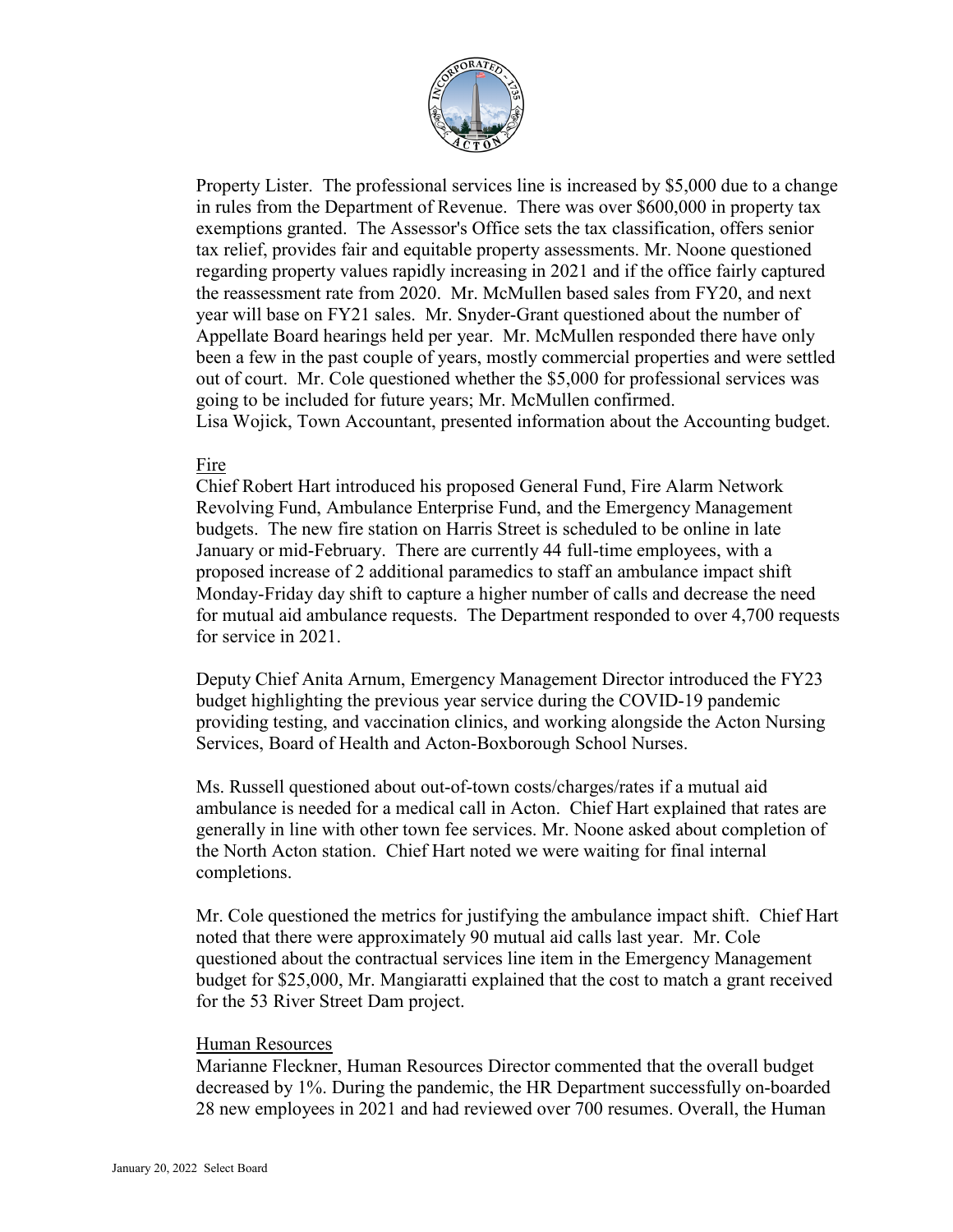

Resource Department oversees the benefits of approximately 800 people, both current employees and retirees. Due to the declining interest of senior residents to work indoors relative to COVID risks, there is a 20% reduction in the Senior Work program budget request. The advertising budget item has increased in anticipation of recruiting for potentially 10-15 positions, and the increase of costs from certain advertising groups. Dues and Memberships are increased by 11% due to including the new Human Resources and Talent and Acquisition Specialist position joining various HR memberships, and a 9.75% increase in Police and Fire Injury Insurance since it has not increased in 7 fiscal years to cover current injuries and future projected injuries.

Mr. Noone questioned on which union contracts are affecting next fiscal year and which are retroactive. Ms. Fleckner noted that only Dispatch is retroactive. Mr. Noone questioned the number of retirees, Ms. Fleckner clarified approximately 500 including former Acton Public schools prior to 2014.

### Information Technology

Mark Hald, Assistant Town Manager introduced the IT Budget. This budget represents level service, with increases to cover expenses for hardware and services added in previous fiscal years and funded by the federal CARES Act. No further questions.

### Land Use

Tom Moberg, Building Commissioner introduced his budget without any significant changes to note.

Sheryl Ball, Health Director introduced her budget with two increases in professional salaries and phone services due to the structural changes in the Land Use Department.

Tom Tidman, Natural Resources Director: The Natural Resources Division is composed of Cemetery Division, Conservation Division, and Recreation Division. The budget is level funded with exception to an increase in materials and equipment with a \$4,000 increase.

Melissa Rier, Recreation Director: The department is self-supported through a Chapter 53D Revolving Fund. Several increases in the budget are due to return of many programs, equipment and maintenance costs, and seasonal staff after the past two years due to COVID.

Kristen Guichard, Planning Director: The proposed budget is level with the primary budget consisting of salaries.

Mr. Majors questioned about an event in four years regarding the  $250<sup>th</sup>$  anniversary of America and questioned if there was any planning. Mr. Mangiaratti noted that was out a few years and no funding would be needed in FY23.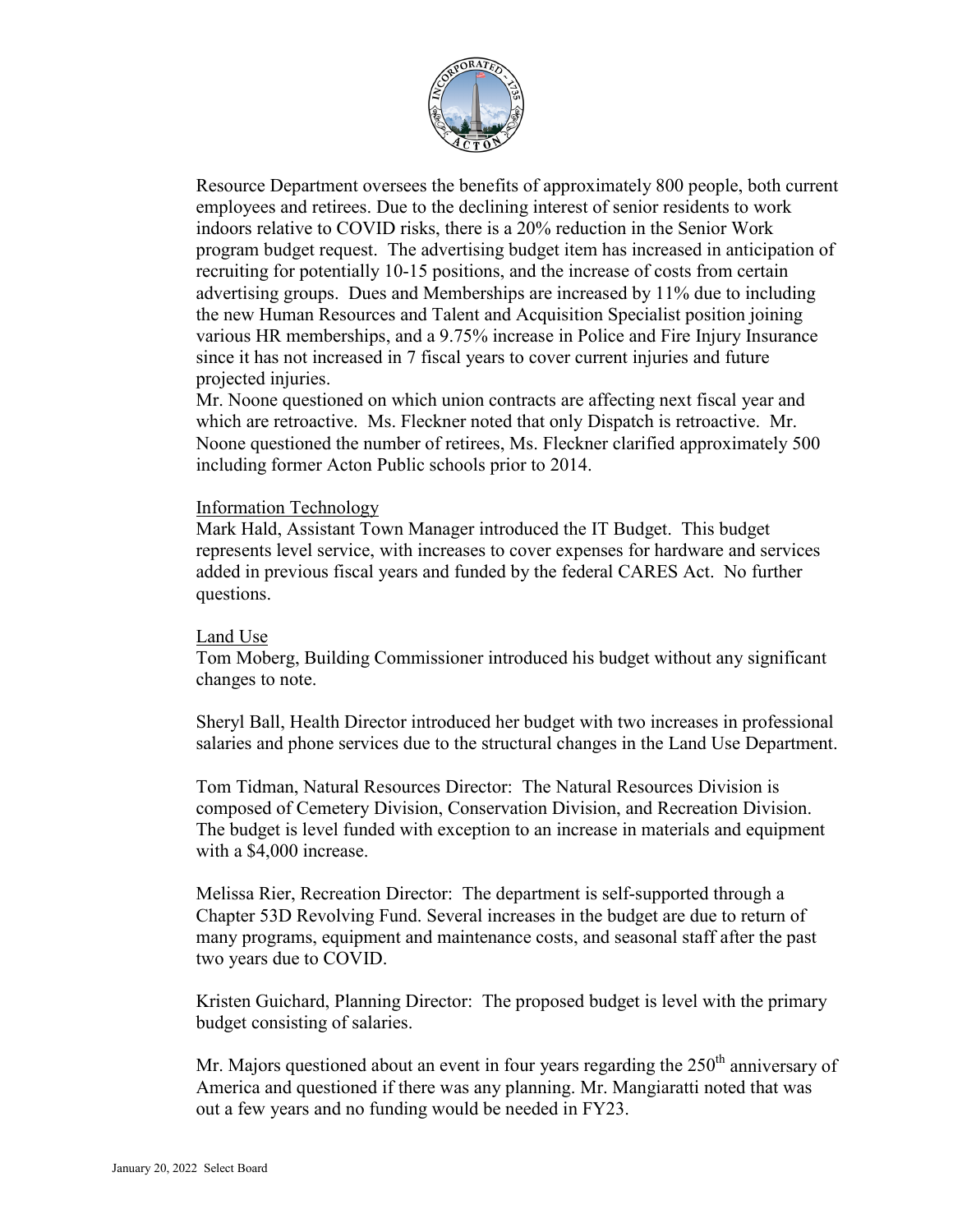

Mr. Noone asked about building permit fees and costs. Mr. Moberg responded that the collection of building fees is increasing due to more people being home, and making modifications inside their homes. Mr. Noone questioned the amount of revenue that the Building Department generated; Mr. Moberg commented approximately \$1.9 million.

### Memorial Library

Director Danielle Savin presented the library budget. Salary is decreased by 0.56% due to hiring staff at lower step levels, MIS and Software increase by 4.39%, and increase in Supplies by 9.83%.

#### Nursing Services

Nursing Director Heather York reported that Acton Nursing Services offers Home Care nursing services, and public health nursing operating as two distinct budgets. The Acton Nursing Services were part of the contact tracing and administering vaccines during the pandemic. Professional Salaries has increased by 15.47% due to steps and hiring of additional staff, and an increase in Purchased Services by 2.66%.

### Police

Police Chief Rich Burrows introduced the FY23 budget and highlighted several members of the department that have been promoted and recent retirees. He reported that 10 out of 14 vehicles are currently hybrid units. There is a reduction in the budget due to retirements and new members with a lower step pay rate. Animal Control is level funded, and Dispatch budget has a slight increase due to contractual obligations. Mr. Bourdon questioned if the department will replace the remaining gas vehicles with hybrid. Chief Burrows will have two vehicles replaced in FY23. Ms. Nagireddy question the firearms stipend. Chief Burrows explained that it covers all of the specialized equipment officers are required to carry and utilize, not just firearms. Mr. Bourdon questioned what the regional dispatch will impact on the dispatch budget and when it will go online. Chief Burrows commented that it scheduled to be operational in calendar year 2023 and any changes necessary will be reflected in the FY24 budget.

### Public Works

DPW Director Corey York introduced his FY23 budget, which includes the DPW Main Office, Highway Division, Public Facilities Division, Trees/Grounds Division and Engineering Division.

Mr. York highlighted changes in the DPW budget, specifically, position control with the addition of two new employees, increase in Tree Warden contracting ground maintenance services to free up the Tree Warden, a decrease in the fuel line item with new energy efficient fleet coming online, an increase in trash and recycling, and a decrease in the capital line item.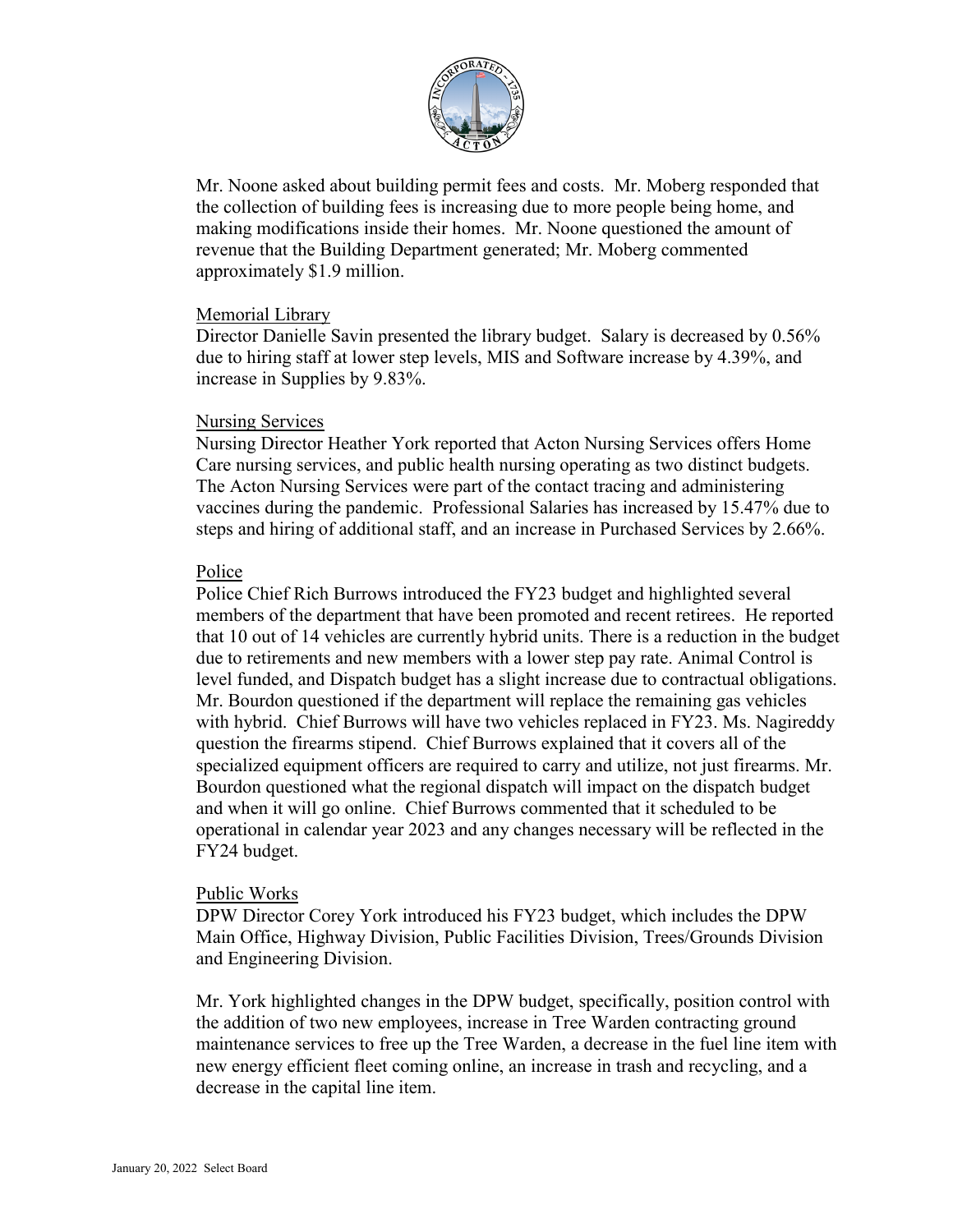

Mr. Bourdon questioned if any money would be invested in recyclables and seeing an increase in cardboard recycling demand. Mr. York responded not at this time.

Andrea Ristine, Public Facilities Superintendent updated on the status of the North Acton Fire Station, and the majority of the budget increase is due to finalizing the North Acton Fire Station building. The street lighting account has increased, and the addition of several capital projects planned for the Fire Department and Town Hall.

#### Town Clerk

Eva Szkaradek presented the Town Clerk budget, highlighting a change in precincts with an additional one being added, and the hiring of a Deputy Town Clerk. Professional salaries increased due to the addition of a full-time employee, and the Elections budget decreased due to utilizing town staff assisting at elections.

### Community Services Coordinator

Laura Ducharme reported on the services her office has provided during the past year for any resident under the age of sixty. Ms. Ducharme assisted residents with several programs and services such as fuel assistance, housing, and a mortgage and rental assistance program through the CARES Act assisting 43 renters and 15 home owners, along with a child care grant allocating \$97,000 from February 2021 through June 2022, and assisted nine families with full-day kindergarten tuition.

#### Economic Development

Economic Development Director Julie Pierce Onos introduced herself to the Select Board and Finance Committee and shared her three service goals: initiate a communication strategy and measurable outcomes, sustaining and retaining existing businesses, and attract new businesses.

### Transportation

Director of Intergovernmental Affairs Austin Cyganiewicz presented the Transportation budget, with a 21% increase in ridership. Provided travel services for vaccine clinics, weekly trips to the food pantry and Market Basket, and micro transit partnering with a local taxi company. There was an increase in contractual services due to restoring the fixed route service.

#### Sustainability

Sustainability Director Andrea Becerra reported that there was an increase in professional services due to contracting with a private agency to support the Town's goals to encourage clean energy options, and an increase on the enterprise and revolving fund to support an Environmental Compliance Analyst that will add support to the Sustainability and DPW Offices.